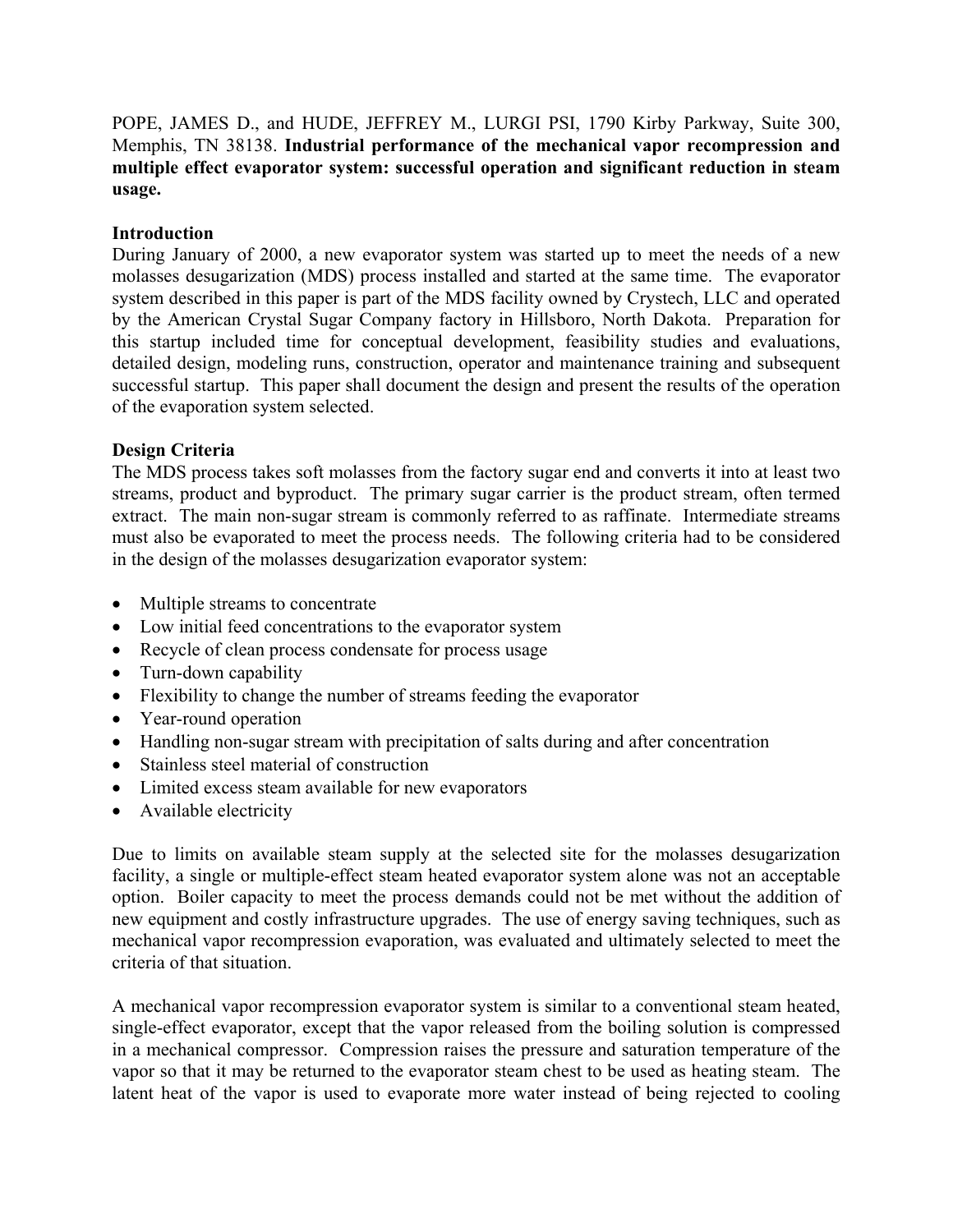water in a condenser. The compressor provides energy to the vapor that increases in pressure and temperature, thereby recycling the evaporated water into usable steam to meet the evaporative load of the incoming fluid. This reduces the steam needed to meet the evaporative load of the overall system. The energy or driving force for pressure increase is provided through shaft horsepower. The most widely used drive applied to MVR systems is the constant speed motor. For high evaporative loads, like in an MDS facility, these motors may be large sizes requiring high voltage electric supply.

A system of mechanical vapor recompression units for initial concentration where acceptable to remove large quantities of water followed by multiple-effect, steam heated units to finish evaporate the process streams was the solution for the processing and project requirements. Another key factor was that the site had available the necessary electrical capacity to meet the requirements of the MVR system.

## *MVR Benefits*

- Steam and overall energy consumption was significantly reduced compared to conventional steam heated evaporator systems with the same capacity.
- Cooling water requirements were reduced
- The main vacuum pump for the evaporator system was reduced in horsepower, capacity and size compared to one required without use of a MVR
- A vacuum pump for the raffinate MVR was not required due to its operation at pressure above atmospheric pressure
- Higher condensate temperatures provide additional steam savings by providing hot water  $(95-100 \degree C)$  source for use in the process.

# *MVR Disadvantages*

- A higher capital cost than a conventional steam heated system
- A MVR could not be utilized on all streams to be evaporated as part of this process. The extract stream from the MDS process could not be evaporated in a MVR because operation at pressures near one atmosphere would result in boiling temperatures that would be too hot for the heat sensitive high purity and high concentration sugar solutions
- High electrical consumption was required with two 1250 HP motors on the raffinate MVR compressors, and these required a high voltage power supply
- Spares such as turbine blades and bearings were required for inventory.

# **System Selection (Design Criteria and Equipment Selections for Raffinate Evaporation)**

Raffinate is the largest water carrier of all MDS streams, but has the lowest total D.S. compared to the other feed streams. It has the highest total feed rate and a concentration of approximately 4-6%DS. The final concentration required for the raffinate product is approximately 65% to 70%DS. This paper will focus on the system design and operation of the raffinate stream.

Long-tube, vertical type, recirculated evaporators bodies are used with both the MVR and multiple effect evaporators due to their efficiency with high viscosity, high density, and high boiling point elevation liquids. Tube lengths up to 40 feet allow conservation of floor space.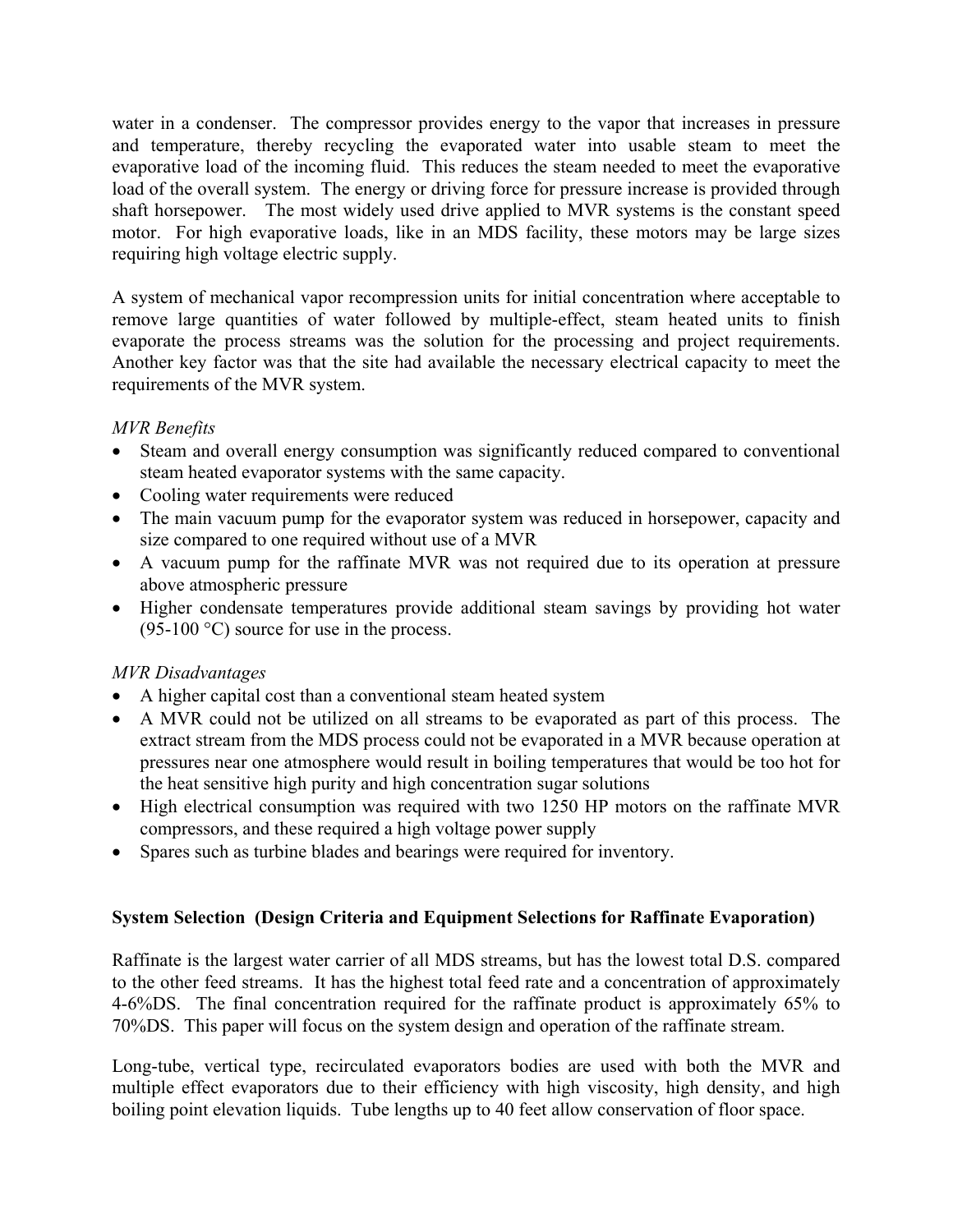The MVR evaporators are operated under a falling film operation. With these evaporators, the combination of a thin film undergoing boiling and viscous drag at the vapor liquid interface produces high heat transfer coefficients. Boiling is permitted in the tubes and the vapors are drawn off and separated from any entrained liquids in the appropriately named vapor separator attached to the evaporator body by ductwork. By use of the recirculated design on all of the bodies, the ability to turn down the capacity is greatly improved. Reduction in rate will result in reduction of vapors available to be compressed to drive evaporation.

As noted earlier, MVR evaporator limitations restrict the concentration of the raffinate stream to approximately 28% DS. Due to the load involved, more than one system would be required to meet the plant needs. The raffinate was preheated by the process condensate recovered from the MVR steam chests. Each of the raffinate MVR evaporator systems contains multiple steam chests divided up into multiple sections. The raffinate passes through multiple falling film sections prior to leaving the MVR evaporator. The raffinate streams are pumped around the system via recycle pumps. The vapors given off are flashed in the vapor separators that provide a means for any liquid to be returned to the evaporator chest and the vapors to be collected. The evaporated vapors from the raffinate stream are then compressed in the MVR compressor and supplied to the steam chests to give the steam required to heat the raffinate. The process condensate is collected and used for preheat prior to its use in the MDS process. By concentrating the raffinate stream in the MVR evaporator from 4-6% to 28% DS, 90% of the required evaporation will be achieved in the MVR. A typical, general arrangement of an MVR evaporator system with multiple steam chests is as follows.



Forced circulation evaporation is used for final concentration of the raffinate stream. Precipitation of salts begins at approximately 42%DS for raffinate. Forced circulation evaporation is achieved in the finisher evaporator by using a high circulation rate through the steam chest tubes. This causes the tubes to be flooded with liquid, suppressing evaporation until the larger surface area of the vapor separation permits flashing of the vapors from the liquid. This method helps prevent excessive fouling or precipitate buildup in the exchanger tubes. The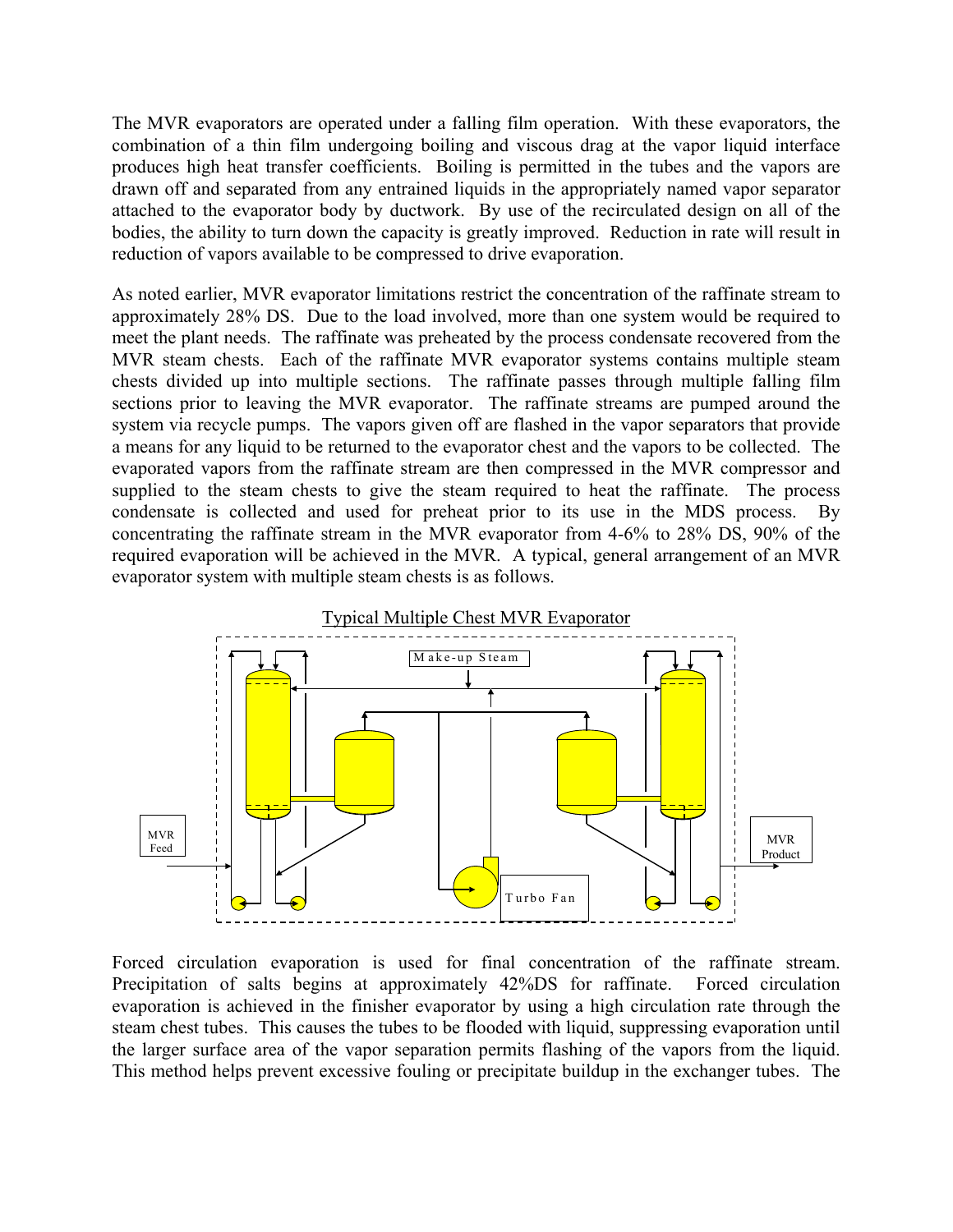raffinate finisher is divided into two stages. The first will utilize the falling film evaporation, while the second stage will utilize forced circulation.

The concentrated raffinate  $(\sim 28\%$  DS) is collected in a holding tank and then pumped into the first effect of the new plants multiple-effect evaporator train. The raffinate stream is preheated with 35# steam and then sent to the first stage of the first effect. The first effect is heated with steam, and the evaporated raffinate vapors are used in subsequent effects as the driving force for evaporating other streams. The raffinate then passes into the second stage of the first effect evaporator, where it is again heated with steam and its vapors also are used in evaporation downstream in the train. The final concentrated raffinate stream is drawn off and pumped to storage. The steam condensate is used for heat recovery and then utilized in the MDS process or returned to the boiler.

Steam heated, multiple-effect evaporators are used for final concentration or as a "finisher" to bring the raffinate up to the final product specification for %DS. The raffinate section of evaporation is integrated with other streams being evaporated, with the vapors from the raffinate used as the driving force for the subsequent effects. These evaporators provide excellent steam savings from the use of vapors in series and results in an economical design, especially with the higher boiling point elevation present with higher concentrations. In addition, the pressure drop across the multiple-effect train results in evaporators operating at vacuum pressures and lower temperatures, which is ideal for heat sensitive streams like extract. Below is a diagram indicating the raffinate portion of the finisher system.



Raffinate Evaporator

The final design is a combination of the configuration components described. Below is a diagram indicating the final raffinate arrangement.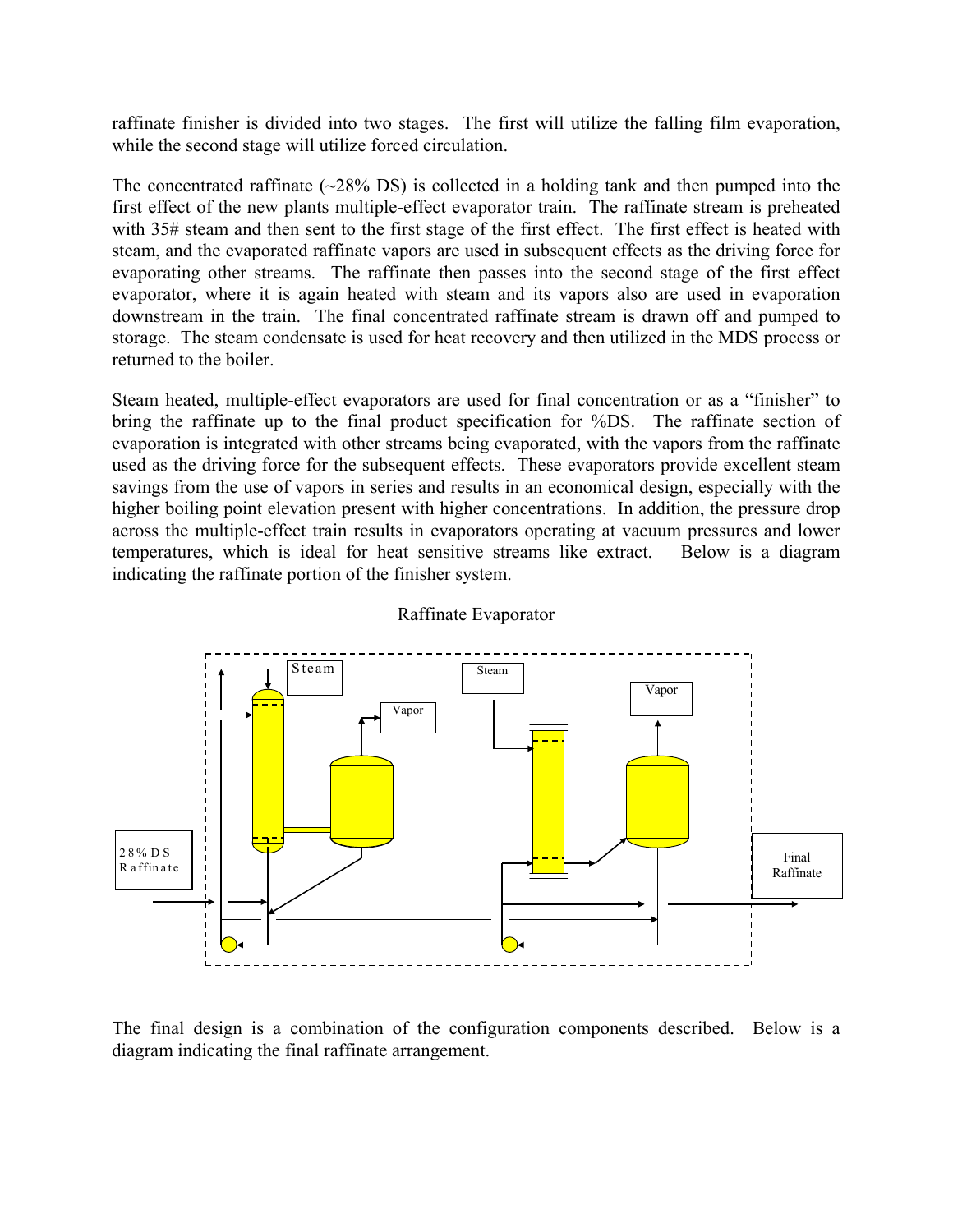

Computer modeling of the MDS facility using the Sugars<sup>®</sup> software was completed prior to startup. The model of the entire facility could calculate the overall steam requirements of which the evaporator system is the main contributor. The model also provided the means to optimize the operating conditions of the evaporator train during the design phase given the criteria established during the design.<sup>[1](#page-4-0)</sup> Models of the Raffinate MVR and Raffinate Finisher from the computer model are shown below.

 $\overline{a}$ 

<span id="page-4-0"></span> $<sup>1</sup>$  The MDS facility was actually designed for multiple operating scenarios; however, the single set of design parameters that best fit the current</sup> operation have been selected for evaluation purposes.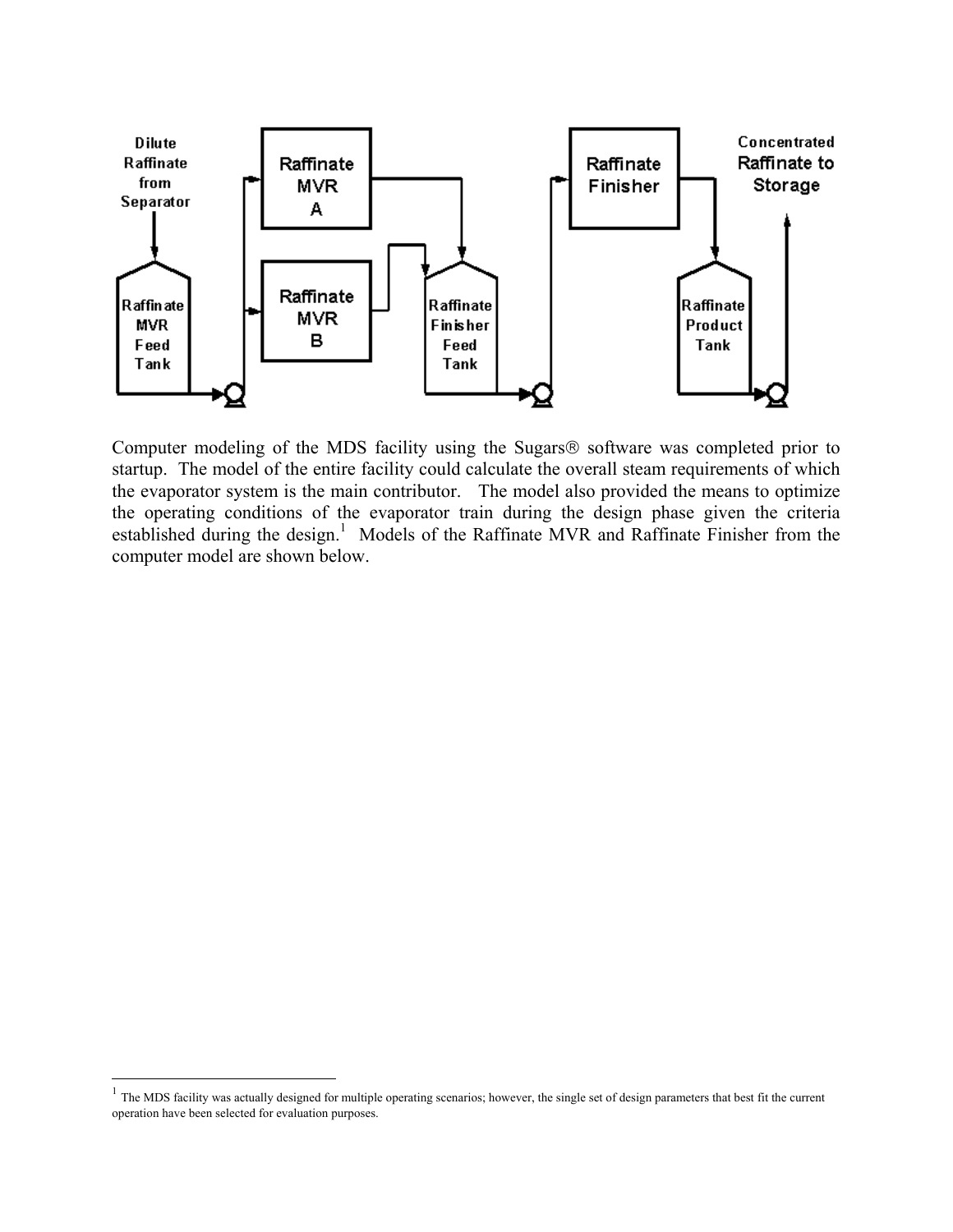Raffinate MVR

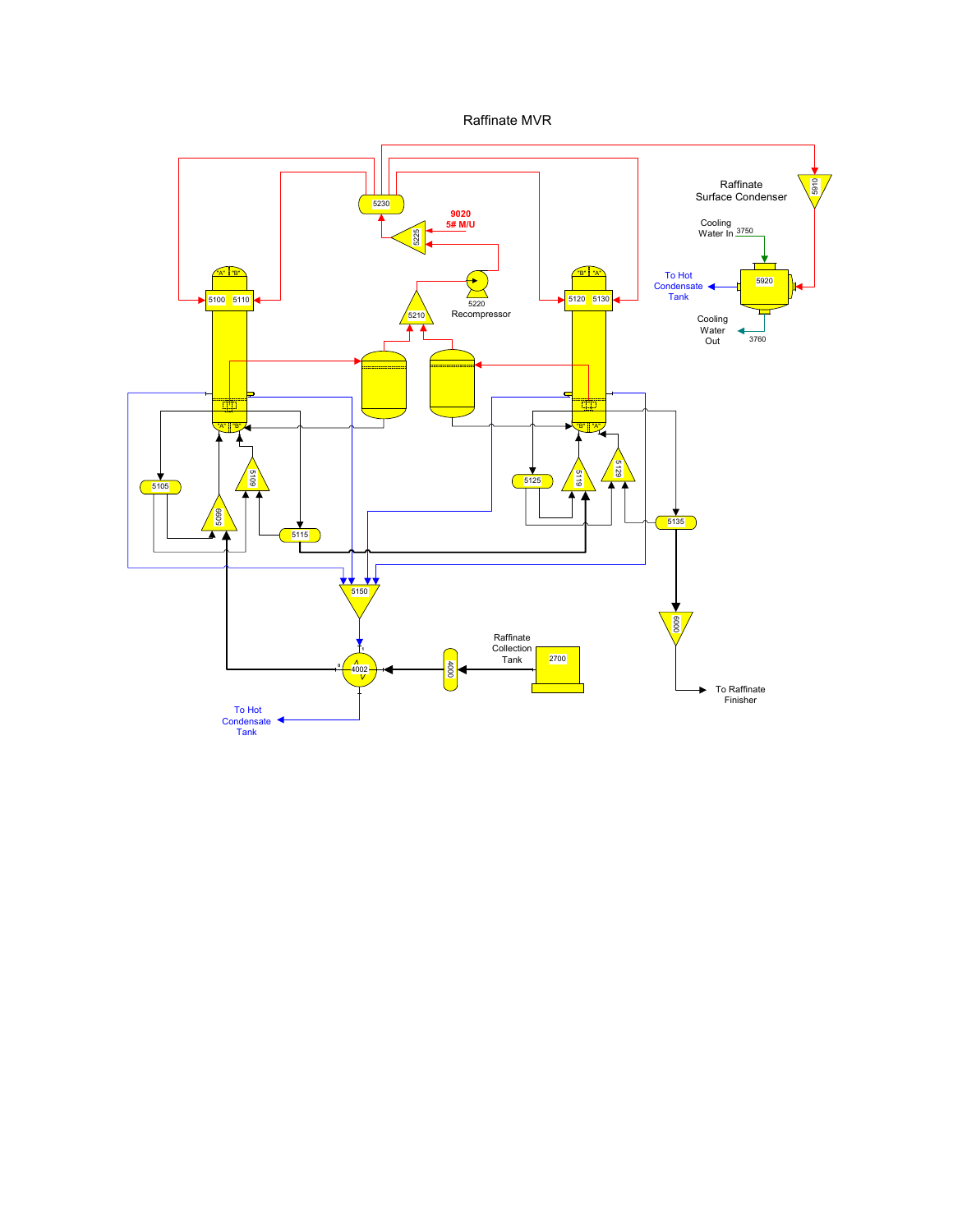#### Raffinate Finishers



#### **Startup and Operation**

The startup and continuous operation of the evaporator system began in January of 2000. The evaporator was the first major process system to start, since it supplied the process condensate for molasses dilution and separator feed water at the higher temperatures required. Then, the continuous operation of the evaporator handled the dilute product fractions from the startup of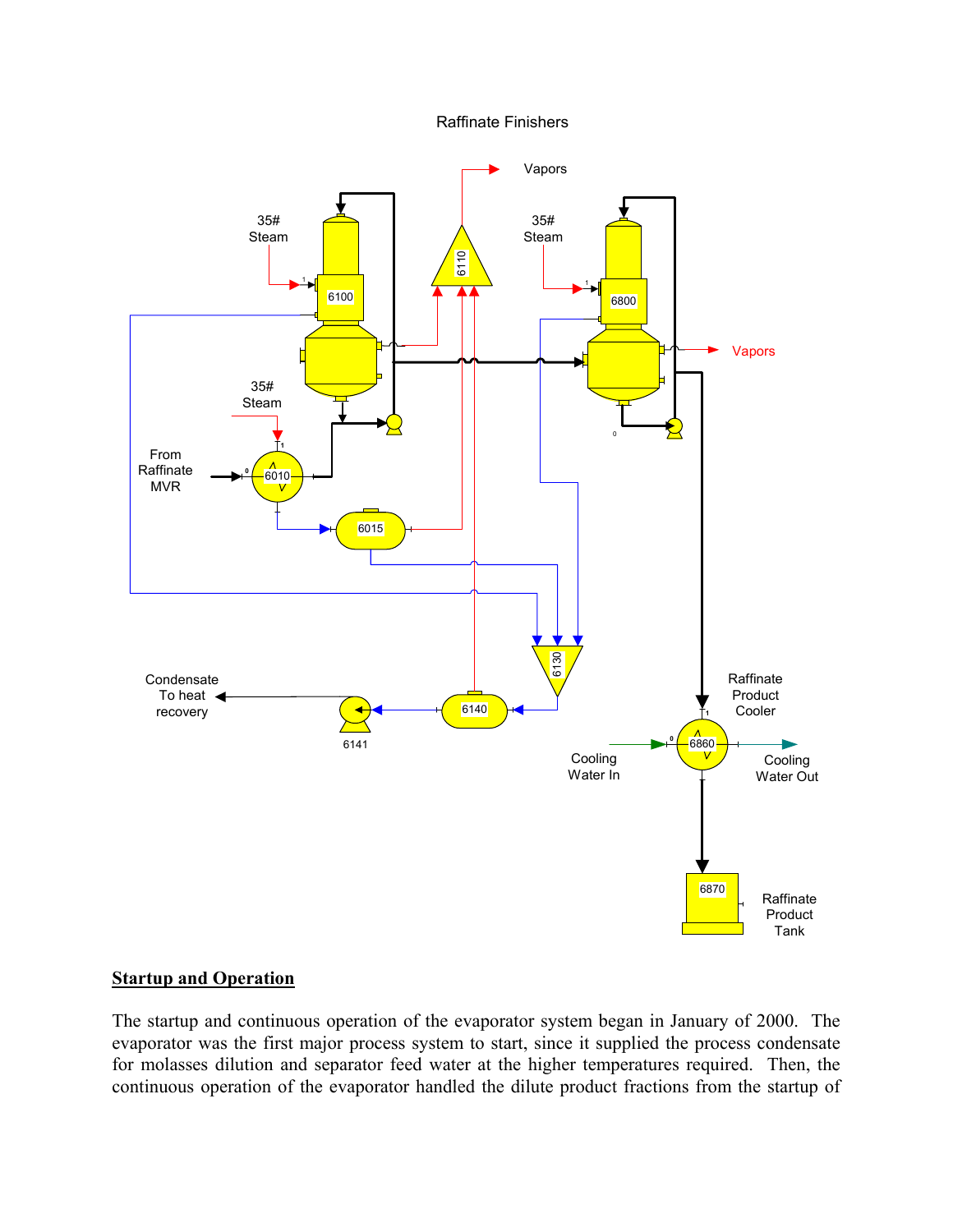the separator. As the throughput through the separators quickly increased, the evaporator successfully kept up and handled the varying range of evaporative loads.

The modeling runs allowed for a check of the original design parameters and provided a means to review more realistic parameters that would likely be more consistent with the eventual operating numbers. The new facility steam consumption was not allowed to exceed the limits dictated during the design phase. In addition to steam consumption, other parameters were also monitored, including:

- Feed and product flow rates, brix and temperatures,
- Pressure and temperature,
- Boiling point elevation,
- Evaporation capacity,
- Electrical usage,

The following data is a comparison of the design, model and operating parameters from the raffinate system.<sup>[2](#page-7-0)</sup> The data compiled from operation was taken  $12/12/00$ .

#### **Feed and Product**

The most basic feed and product parameters were as follows. All values are based on the normal capacity of the MDS facility of **600 US short tons per day**.

|           | <b>Raffinate MVR A Feed</b> |             |                     | <b>Raffinate MVR A Product</b> |             |                    |
|-----------|-----------------------------|-------------|---------------------|--------------------------------|-------------|--------------------|
|           | Flow, lb/hr                 | <b>Brix</b> | Temp., $^{\circ}$ C | Flow, lb/hr                    | <b>Brix</b> | Temp., $^{\circ}C$ |
| Design    | 115,510                     | 5.31        | $80^{\circ}$        | 21,905                         | 28          | $102.2^{\circ}$    |
| Model     | 115,309                     | 5.31        | $79.4^\circ$        | 21,891                         | 28          | $102.2^{\circ}$    |
| Operation | .373                        |             | $79.3^{\circ}$      | .072                           | 28.8        | $103.7^{\circ}$    |

|           | <b>Raffinate MVR B Feed</b> |             |                    | <b>Raffinate MVR B Product</b> |             |                    |
|-----------|-----------------------------|-------------|--------------------|--------------------------------|-------------|--------------------|
|           | Flow, lb/hr                 | <b>Brix</b> | Temp., $^{\circ}C$ | Flow, lb/hr                    | <b>Brix</b> | Temp., $^{\circ}C$ |
| Design    | 115,510                     | 5.31        | $80^{\circ}$       | 21,905                         | 28          | $102.2^{\circ}$    |
| Model     | 115.309                     | 5.31        | $79.4^{\circ}$     | 21.891                         | 28          | $102.2^{\circ}$    |
| Operation | 120,835                     | 5.0         | $79.3^\circ$       | 20,978                         | 28.8        | $103.1^{\circ}$    |

Due to the arrangement of the MVR to finisher evaporators, the mass out of the MVR does not equal exactly the mass into the finisher during actual operation. As can be seen in the evaporator system flow diagram earlier in this paper, a surge tank is used between the MVR evaporator to the finisher evaporator. This arrangement allows some flexibility in flows and provides some catch-up time for either system. At the time operating data was being collected, the finisher evaporator was running at a slightly higher throughput than the MVRs. In addition, the MVR product temperatures slightly greater than 100°C result in a small amount of flash to take place in this atmospheric surge tank.

 $\overline{a}$ 

<span id="page-7-0"></span> $2 \text{ The data compiled from operation was taken } 12/12/00.$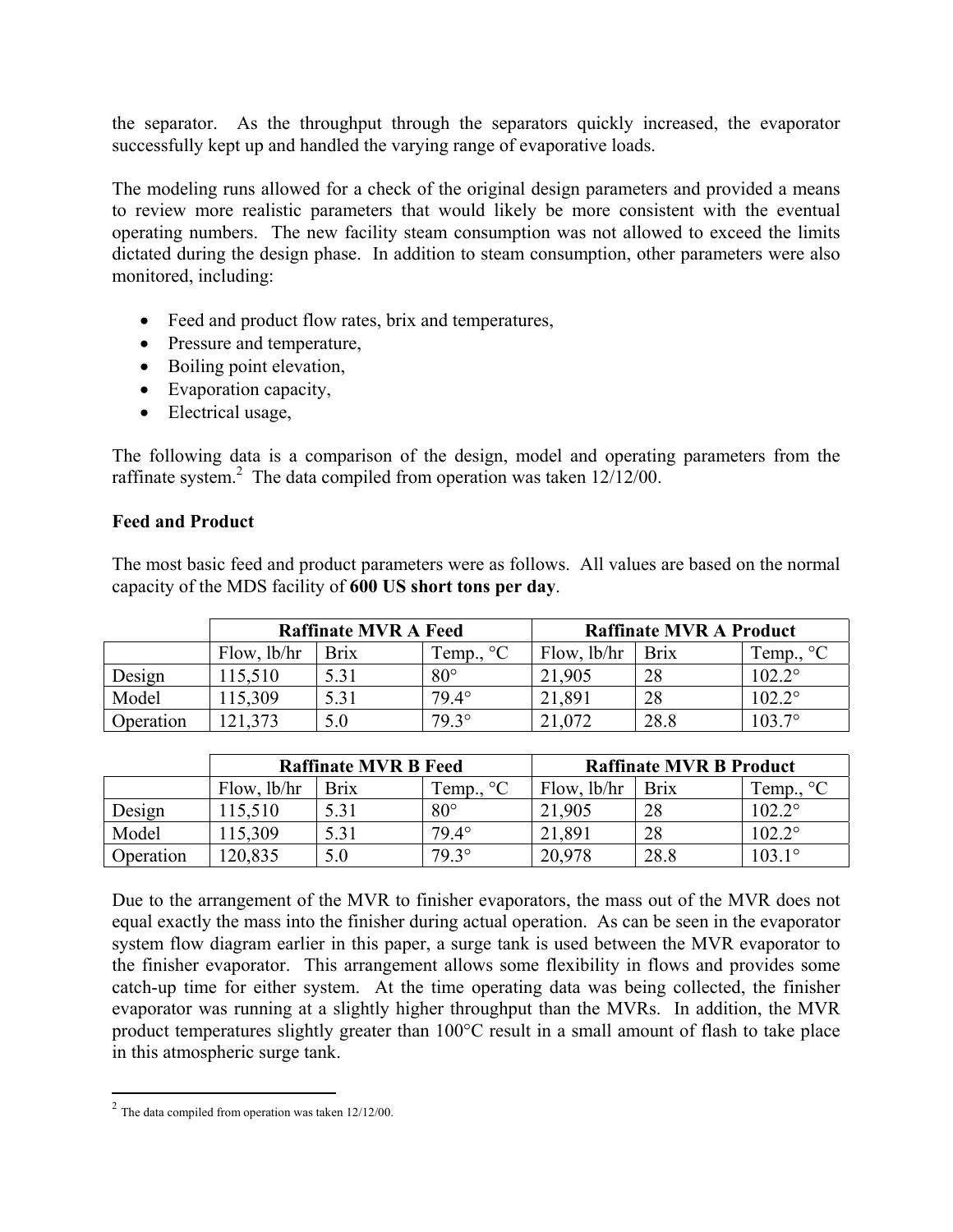|           | <b>Raffinate Finisher Stage 1 Feed</b> |             |                     | <b>Raffinate Finisher Stage 1 Product</b> |             |                    |
|-----------|----------------------------------------|-------------|---------------------|-------------------------------------------|-------------|--------------------|
|           | Flow, $lb/hr$                          | <b>Brix</b> | Temp., $^{\circ}$ C | Flow, lb/hr                               | <b>Brix</b> | Temp., $^{\circ}C$ |
| Design    | 43,811                                 | 28          | $102.2^\circ$       | 29,207                                    | 42          | $117.2^{\circ}$    |
| Model     | 43,782                                 | 28          | $102.2^{\circ}$     | 29,182                                    | 42          | $113^\circ$        |
| Operation | 44,503                                 | 28.8        | $90.9^\circ$        | 30,379                                    | 42.19       | $87.9^\circ$       |

|           | <b>Raffinate Finisher Stage 2 Feed</b> |             |                    | <b>Raffinate Finisher Stage 2 Product</b> |             |                    |
|-----------|----------------------------------------|-------------|--------------------|-------------------------------------------|-------------|--------------------|
|           | Flow, lb/hr                            | <b>Brix</b> | Temp., $^{\circ}C$ | Flow, lb/hr                               | <b>Brix</b> | Temp., $^{\circ}C$ |
| Design    | 29,207                                 | 42          | $117.2^{\circ}$    | 17,525                                    | 70          | $93.9^\circ$       |
| Model     | 29,182                                 | 42          | $113^\circ$        | 17.509                                    | 70          | $80.6^\circ$       |
| Operation | 30,379                                 | 42.19       | $87.9^\circ$       | 18,782                                    | 68.24       | $75.4^\circ$       |

The stage 2 of the finisher is the forced circulation unit. The operating requirement is that the product brix from stage 1 finisher or feed brix to stage 2 forced circulation finisher should never be greater than 42%DS. This limit protects stage 1 from excessive fouling from precipitation.

#### **Pressure and Temperature**

The operating pressures and temperatures in the finisher evaporator had the most surprising deviation from the design parameters. The pressures and temperatures are important because of the use of vapors from the raffinate finishers to evaporate other streams and because of the use of the process condensate as molasses dilution and separator feed water. Due to this use, process condensate is preferred as close to 85°C as possible to reduce steam consumption for heating.

A measurement of pressure is made in each vapor separator of the evaporator corresponding to the pressure that boiling occurs and the pressure of the vapor. A measurement of temperature is made of the boiling liquid in the circulation at each steam chest. This temperature is the boiling point of the liquid or raffinate solution at the pressure measured. The pressure (P in psia) and temperature (T in  $\mathrm{^{\circ}C}$ ) were as follows.

|          | <b>Raffinate MVR A</b> |           |                 |             |             |             |
|----------|------------------------|-----------|-----------------|-------------|-------------|-------------|
|          | Feed                   | Preheat   | Pass 1          | Pass 2      | Pass 3      | Pass 4      |
| Design P |                        | ---       | $14.6$ psia     | $14.6$ psia | $14.7$ psia | $14.8$ psia |
| Design T | $80^{\circ}$ C         | $99.4$ °C | $100^{\circ}$ C | $100.6$ °C  | $101.1$ °C  | $102.2$ °C  |
| Model P  |                        |           | $14.7$ psia     | $15.0$ psia | $15.2$ psia | $15.8$ psia |
| Model T  | $79.4$ °C              | $99.4$ °C | $100^{\circ}$ C | $100.6$ °C  | $101.1$ °C  | $102.2$ °C  |
| Oper. P  | $- - -$                | ---       | $15.1$ psia     | $13.2$ psia | $13.2$ psia | $15.1$ psia |
| Oper. T  | $79.3$ °C              | $96.9$ °C | $100.4$ °C      | $100.7$ °C  | $102$ °C    | $103.7$ °C  |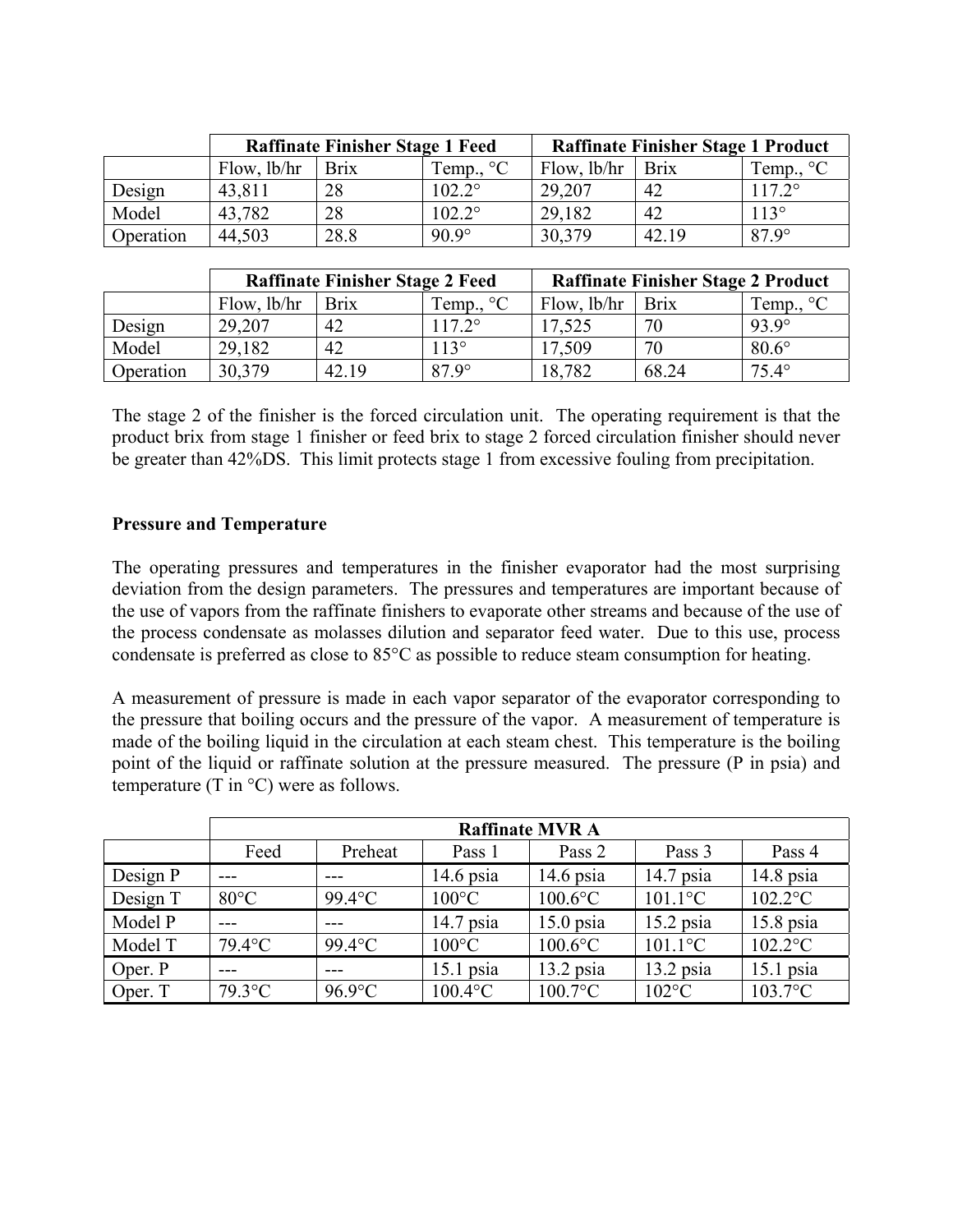|          | <b>Raffinate MVR B</b> |                  |                 |             |             |             |
|----------|------------------------|------------------|-----------------|-------------|-------------|-------------|
|          | Feed                   | Preheat          | Pass 1          | Pass 2      | Pass 3      | Pass 4      |
| Design P |                        |                  | $14.6$ psia     | $14.6$ psia | $14.7$ psia | $14.8$ psia |
| Design T | $80^{\circ}$ C         | $99.4$ °C        | $100^{\circ}$ C | $100.6$ °C  | $101.1$ °C  | $102.2$ °C  |
| Model P  |                        | $---$            | $14.7$ psia     | $15.0$ psia | $15.2$ psia | $15.8$ psia |
| Model T  | $79.4$ °C              | $99.4$ °C        | $100^{\circ}$ C | $100.6$ °C  | $101.1$ °C  | $102.2$ °C  |
| Oper. P  | ---                    | ---              | $15.3$ psia     | $14.8$ psia | $14.8$ psia | $15.3$ psia |
| Oper. T  | $79.3$ °C              | $97.1^{\circ}$ C | $100.7$ °C      | $101.3$ °C  | $101.9$ °C  | $103.1$ °C  |

The pressures given above for the raffinate MVRs are for the vapor from boiling going to the suction of the mechanical compressor. The discharge of the mechanical compressor had a design pressure of approximately 18.2 psia, while the operating data gave a compressor discharge pressure of 17.8 to 18.2 psia for the raffinate applications.

|                       | <b>Raffinate Finisher</b> |                  |                               |                     |  |  |
|-----------------------|---------------------------|------------------|-------------------------------|---------------------|--|--|
|                       | Feed                      | Preheat          | 1 <sup>st</sup> Effect, Stage | $1st$ Effect, Stage |  |  |
|                       |                           |                  |                               |                     |  |  |
| Design Pressure       |                           |                  | $22.8$ psia                   | $6.0$ psia          |  |  |
| Design Temp.          | $102.2$ °C                | $116.7^{\circ}C$ | $117.2$ °C                    | $93.9$ °C           |  |  |
| <b>Model Pressure</b> |                           |                  | $22.8$ psia                   | 6.0 psia            |  |  |
| Model Temp.           | $102.2$ °C                | $116.7$ °C       | $113^{\circ}C$                | $80.6$ °C           |  |  |
| Oper. Pressure        |                           |                  | 7.4 psia                      | $3.75$ psia         |  |  |
| Oper. Temp.           | $90.9$ °C                 | $100.5$ °C       | $87.9$ °C                     | $75.4$ °C           |  |  |

## **Boiling Point Elevation (BPE)**

The temperature and pressure operating data allowed for an opportunity to evaluate the actual boiling point elevation of the streams being evaporated. A comparison of boiling point elevation values might also provide some explanation for the change in operating pressures encountered. However, because of the change in operating pressure, a direct comparison between design and operating boiling point values is not possible since pressure influences the boiling point elevation value. Therefore, a typical formula (Bubnik, page 170, 322/20) for determining boiling point elevation has been used to try to bring design and operating to a common basis. The boiling point elevation formula includes pressure that boiling occurs, solution purity, and DS or Brix of the solution. In addition, for these comparisons, the boiling point elevation was considered significant only at higher concentrations; therefore, the values for the raffinate finisher are considered only.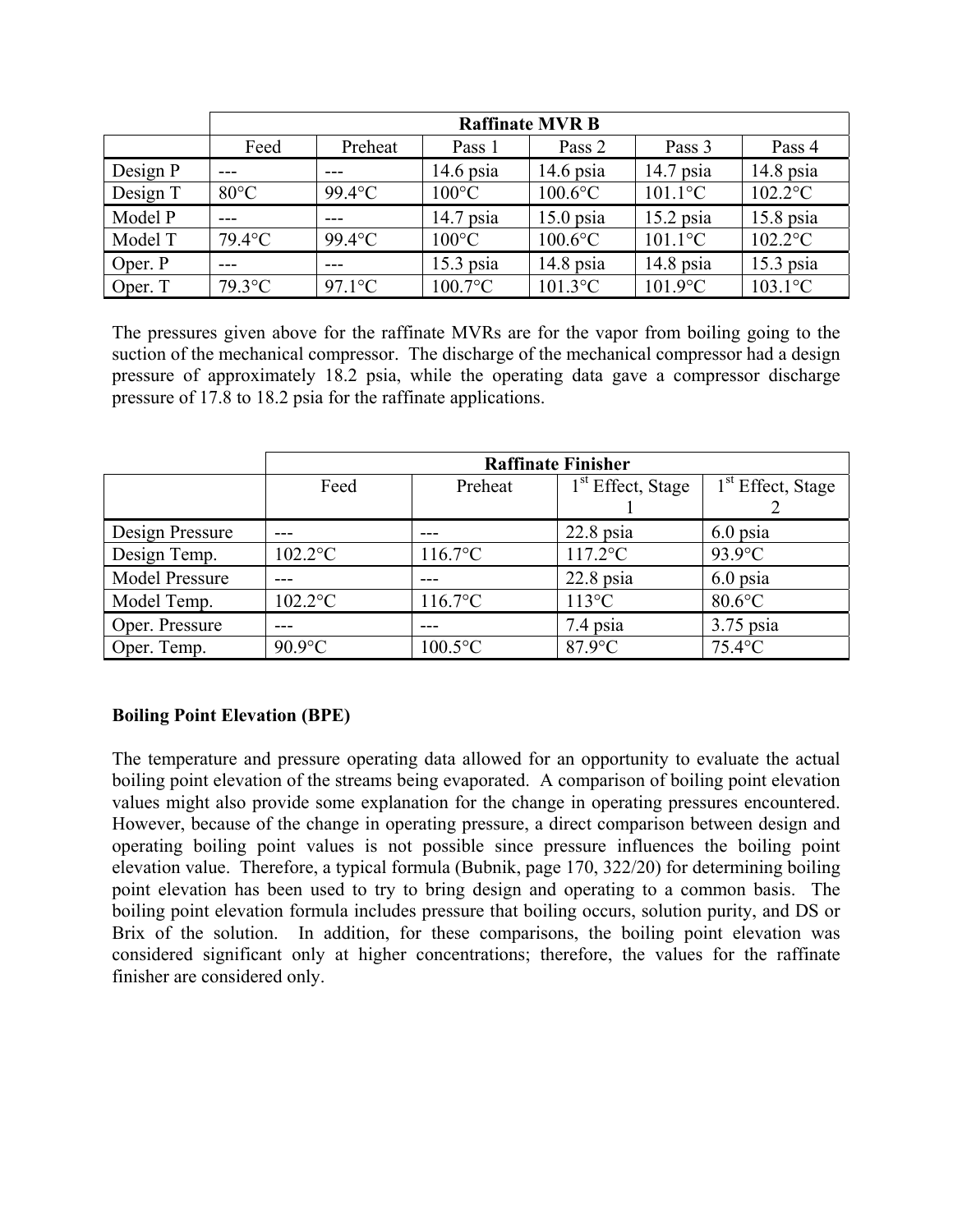|                                         | <b>Raffinate Finisher</b>       |                       |  |
|-----------------------------------------|---------------------------------|-----------------------|--|
|                                         | 1 <sup>st</sup> Effect, Stage 1 | $1st$ Effect, Stage 2 |  |
| <b>Brix</b>                             | 42.19                           | 68.24                 |  |
| Pressure, psia                          | 7.4 psia                        | $3.75$ psia           |  |
| Purity                                  | 14                              | 14                    |  |
| <b>BPE</b> from Formula, <sup>o</sup> C | $3.9^{\circ}C$                  | $10.9$ °C             |  |
| <b>BPE from Operating Data, °C</b>      | $6.1^{\circ}C$                  | $9.7^{\circ}$ C       |  |

Based on this comparison of boiling point elevation values estimated from a formula versus calculated from operating data, the original estimates of BPE values for raffinate were reasonable. In addition, the formula would also likely have the same success with other MDS streams. The referenced formula provides an acceptable estimate for boiling point elevation of sugar solutions of varying purity.

## **Evaporative Capacity**

The MDS evaporator system was designed for a specific evaporative capacity, and this evaporation requirement is being satisfied. As discussed earlier in this paper, the raffinate has the largest evaporative load requirement of any of the MDS separator products, which is why it has been given such a high level of attention. In addition, the raffinate evaporation makes the best use of the MVR evaporator technology since almost 90% of the raffinate water removal takes place in the MVR units. Evaporative loads are given below.

|                                       | Design         | Operating       |
|---------------------------------------|----------------|-----------------|
| Raffinate MVR Evaporative Load:       | 187,209 lb/hr  | 200,158 lb/hr   |
| Raffinate Finisher Evaporative Load:  | $26,286$ lb/hr | $25,721$ lb/hr  |
| Total Raffinate Evaporative Load:     | 213,495 lb/hr  | 223,426 lb/hr   |
| Total Evaporative Load (All streams): | 379,522 lb/hr  | $417,767$ lb/hr |

## **Steam and Electrical Consumption**

The MDS evaporator system successfully combines MVR evaporators with finisher evaporators. There is a significant trade-off between steam consumption reduction and higher electrical power requirements. The total of three MVR evaporator compressors required a maximum design power of 2,536 kilowatts. However, during normal operation, 80% of the maximum kilowatts was required.

The MDS evaporator system resulted in outstanding reductions in steam consumption. This was achieved with both the use of MVR evaporators and the finisher evaporator's multiple effect configuration for efficient use of the steam that is consumed. Evaporators have been used for MDS facilities without utilizing MVR systems. However, experience has shown that for similar MDS facilities and capacities, steam rates of approximately 85,000 to 100,000 lb/hr are required. These earlier installations used only multiple effect evaporator systems.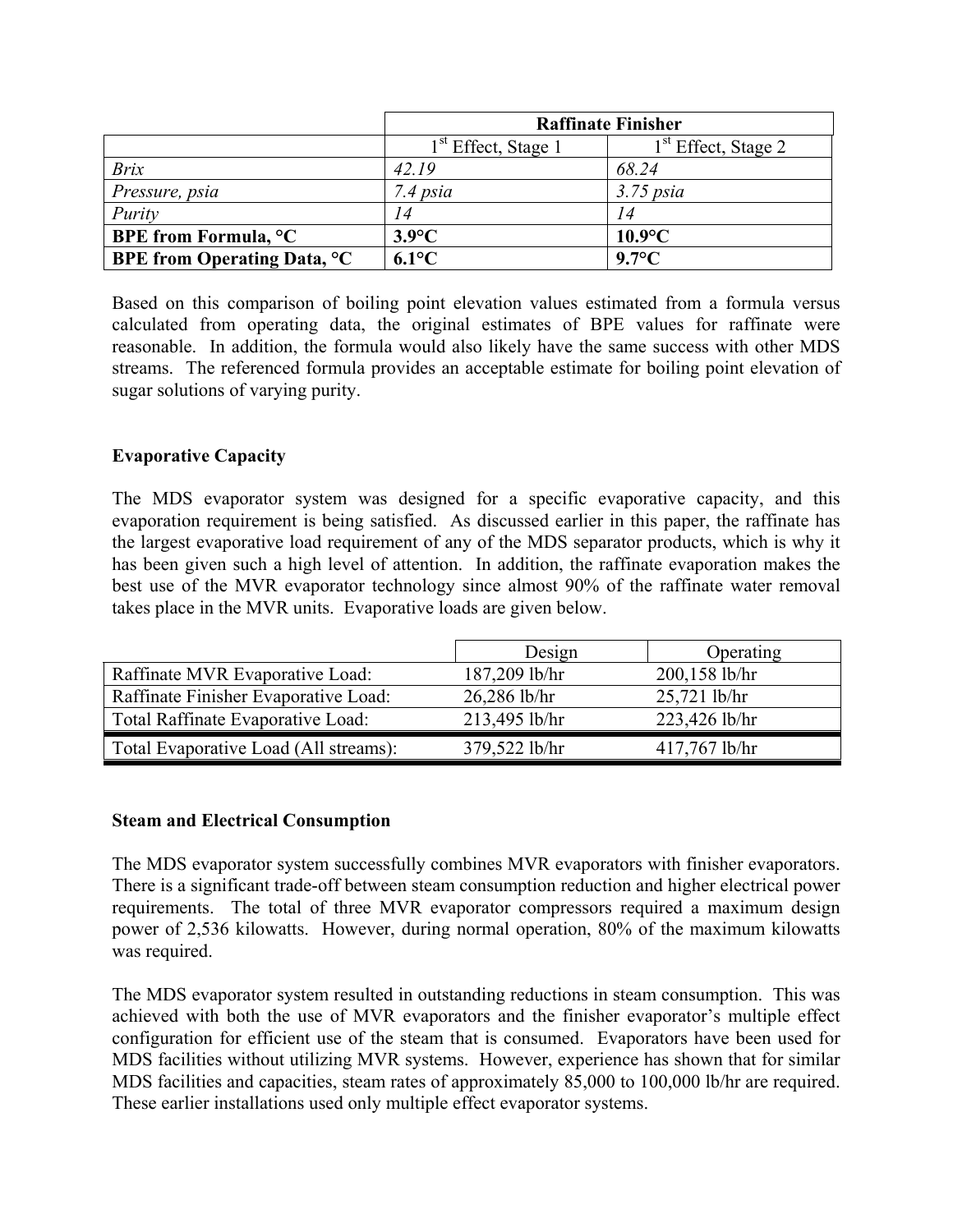To date, steam consumptions for the evaporator system at this new MDS facility have ranged from approximately 40,000 to 50,000 lb/hr. This operating data for current steam rates is also in good comparison to the original design steam rate of 58,000 lb/hr. Therefore, the use of the MVR units has cut the steam requirements in half for an MDS facility.

Using the evaporative loads presented earlier and simplified relationships of steam rates to evaporation rates, a quick evaluation can be of how may effects it would take in a multiple effect evaporator system to achieve the same kinds of steam usages. Using the simplified ratio for number of effects in a multiple effect evaporator system would result in the following.

| Number of      | Ratio                | Steam Required, lb/hr |
|----------------|----------------------|-----------------------|
| Effects        | (Steam / Evap. Load) |                       |
|                | 1/1                  | 417,767               |
| $\overline{2}$ | $\frac{1}{2}$        | 208,884               |
| 3              | 1/3                  | 139,256               |
| 4              | 1/4                  | 104,442               |
| 5              | 1/5                  | 83,553                |
| 6              | 1/6                  | 69,628                |
|                | 1/7                  | 59,681                |
| 8              | 1/8                  | 52,221                |
| 9              | 1/9                  | 46,419                |
| 10             | 1/10                 | 41,777                |

In this simplistic evaluation it would require ten effects for a multiple effect evaporator system to meet the same evaporative load as the MDS facility evaporator discussed in this paper.

## Conclusion

The application of MVR evaporators requires an in depth analysis of the nature and volume of the evaporative loads as well as an understanding of the configuration alternatives available. Based on the system requirements, specifications, and limitations described, a system of mechanical vapor recompression units for initial concentration to remove large quantities of water followed by multiple-effect, steam heated units to finish evaporate the process streams is an excellent solution for the MDS application presented. The operating data presented in this paper demonstrate the excellent steam saving advantages of MVR evaporators and the ability of MVR equipment to operate successfully in a molasses desugarization process for the sugar beet industry. It would also be reasonable to conclude that MVR evaporators would have similar success in other evaporation applications in the sugar beet processing factory.

#### Acknowledgements